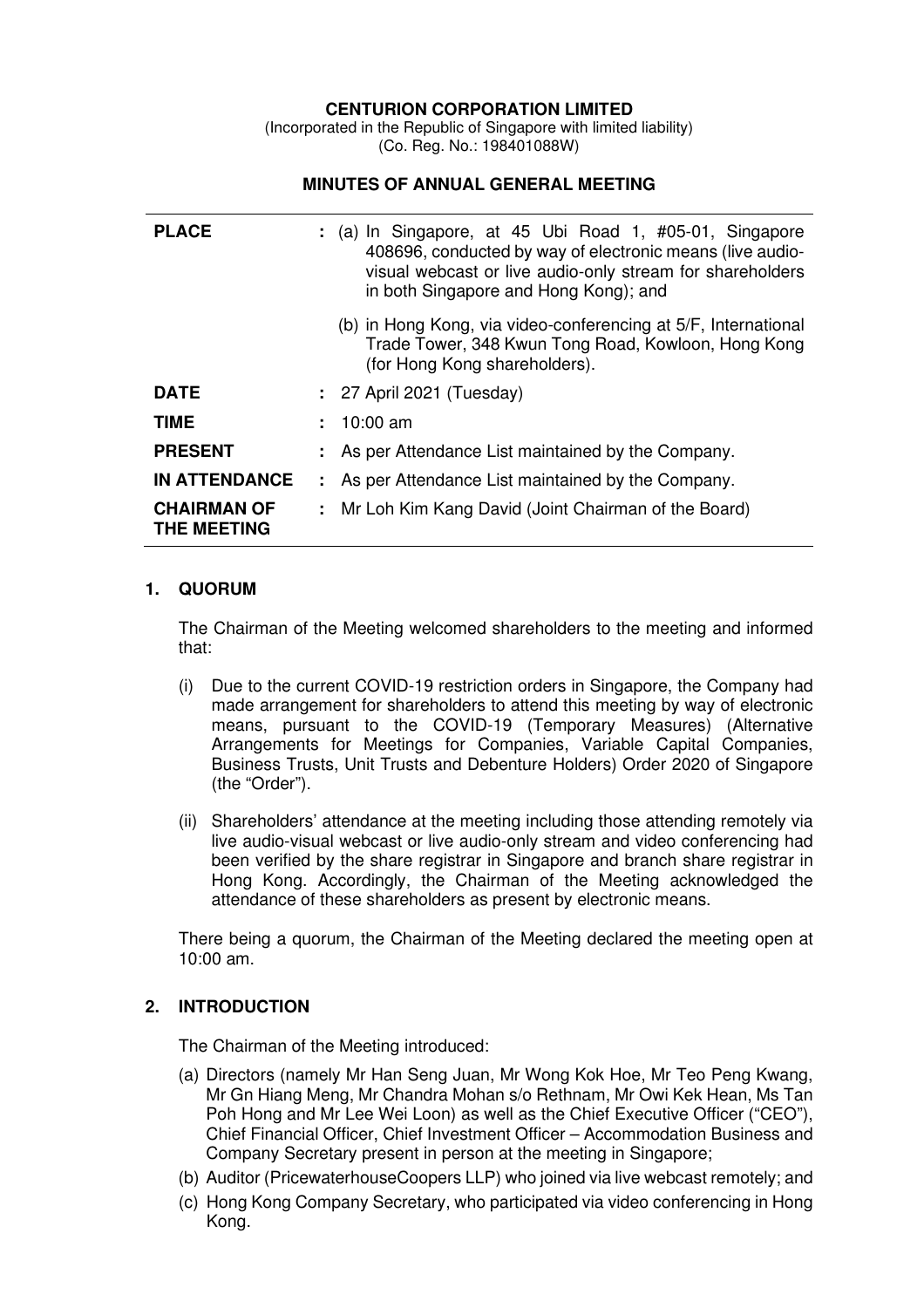### **3. NOTICE**

The Notice of Annual General Meeting dated 24 March 2021 convening the meeting was agreed to be taken as read.

### **4. PROXY VOTING AND VOTING BY WAY OF A POLL**

The Chairman of the Meeting informed shareholders that, pursuant to the Order, in his capacity as Chairman of the Meeting, he had been appointed by numerous shareholders as the only proxy and he would be voting in accordance with their instructions.

Shareholders were also informed that all motions tabled at the meeting would be voted on by way of a poll in accordance with Regulation 59(A) of the Company's Constitution.

The Chairman of the Meeting directed that the poll on each motion be taken after all the motions had been formally proposed and seconded.

### **5. STEPS TO ASK QUESTIONS AT THE MEETING**

The Chairman of the Meeting informed shareholders that they would also be able to ask questions through the live audio-visual webcast stream at the meeting. The Company Secretary then explained to shareholders on how to ask questions at the meeting.

### **6. PRESENTATION BY CEO**

Before proceeding with the items on the Notice of Annual General Meeting dated 24 March 2021, the Chairman of the Meeting invited the CEO to give his presentation.

(1) AGM Presentation

The CEO presented (via presentation slides) the "AGM Presentation", which covered the following:

- (a) Business Overview
	- (i) Key Business Highlights
	- (ii) Our Response to COVID-19
	- (iii) FY 2020 Key Performance Highlights
	- (iv) Accommodation Growth Profile
	- (v) Diversified Business Portfolio across Geography and Asset Type
- (b) Key Financial Review
	- (i) Financial Overview
	- (ii) Business Portfolio by Asset Type and across Geographies
	- (iii) Segment Breakdown
	- (iv) Balance Sheet Highlights
	- (v) Key Ratios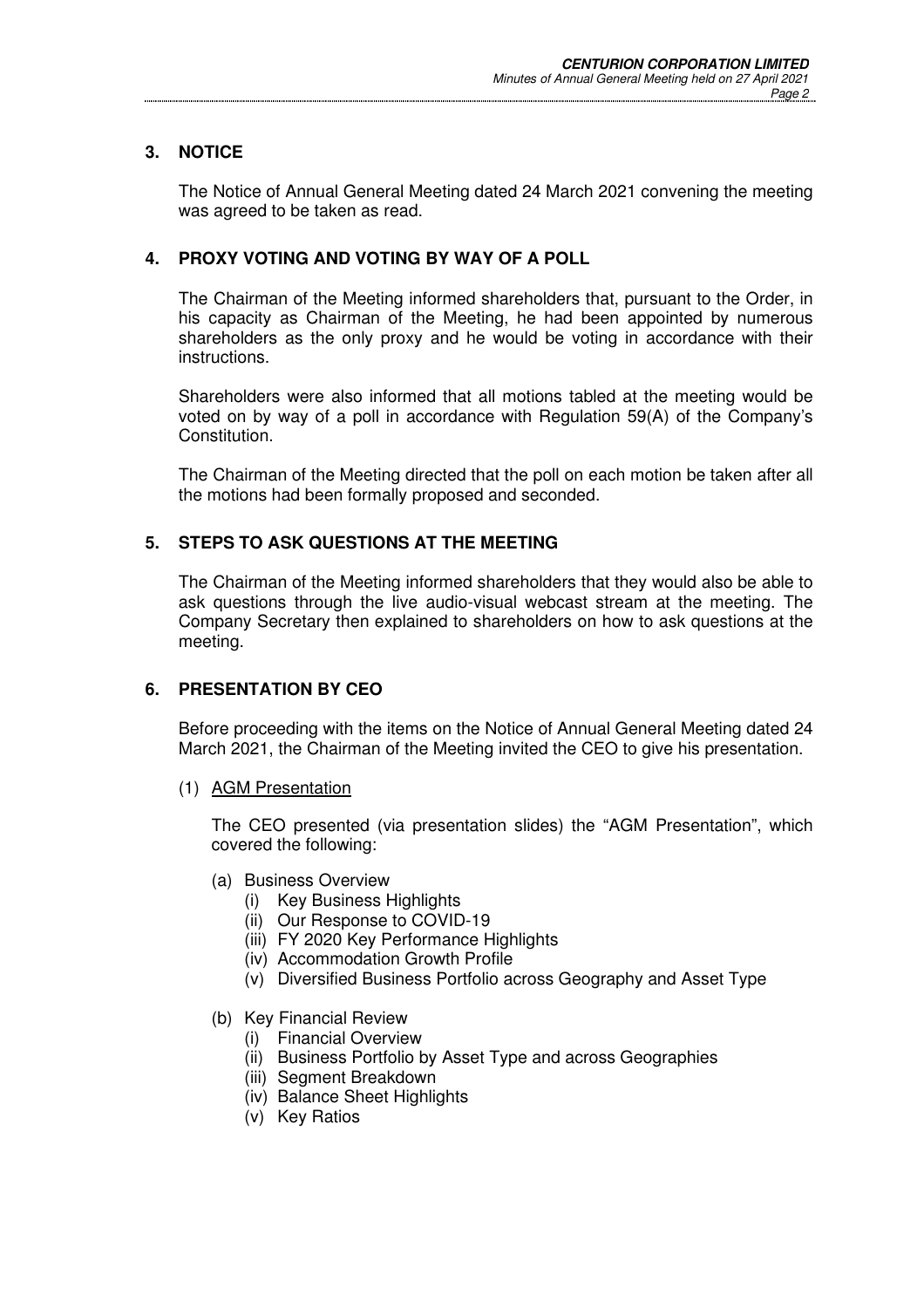#### *Minutes of Annual General Meeting held on 27 April 2021 Page 3*

- (c) Business Review
	- (i) Purpose Built Workers Accommodation ("PBWA")
		- Workers Accommodation Landscape Singapore
		- Workers Accommodation (Singapore and Malaysia)
	- (ii) Purpose Built Student Accommodation ("PBSA")
		- Student Accommodation (the United Kingdom, Australia, Singapore, South Korea and the United States)
- (d) Looking Ahead
	- (i) Group's PBWA and PBSA businesses have been disrupted by COVID-19
	- (ii) Challenges across all markets
	- (iii) Despite uncertainties, the Group continues to build on resilient position in its markets
	- (iv) Management measures and continued growth
	- (v) Resilient portfolio and gradual recovery.
- (2) Responses to questions received from shareholders

It was noted that as indicated in the Notice of Annual General Meeting dated 24 March 2021, shareholders were invited to submit their questions in relation to items of the agenda of the meeting to the Company, in advance, by 10:00 am on 24 April 2021.

The CEO then proceeded to present the Company's responses to substantial and relevant questions received from some shareholders as set out in the presentation slides annexed as Appendix 1 to these minutes.

The Company had published the above-mentioned presentation slides on the websites of the Singapore Exchange Securities Trading Limited ("SGX-ST") and The Stock Exchange of Hong Kong Limited ("SEHK") and the same were also made available on the Company's website prior to the meeting.

The Chairman of the Meeting then proceeded with the ordinary business of the meeting.

### **7. RESOLUTIONS PROPOSED AND SECONDED**

#### **ORDINARY BUSINESS:**

### **DIRECTORS' STATEMENT, AUDITED FINANCIAL STATEMENTS AND AUDITORS' REPORT – ORDINARY RESOLUTION 1**

The Chairman of the Meeting proposed the following motion which was seconded by Ms Lee Geok Ing –

"That the Directors' Statement and Audited Financial Statements of the Company and its subsidiaries for the financial year ended 31 December 2020 together with the Auditors' Report thereon be received and adopted."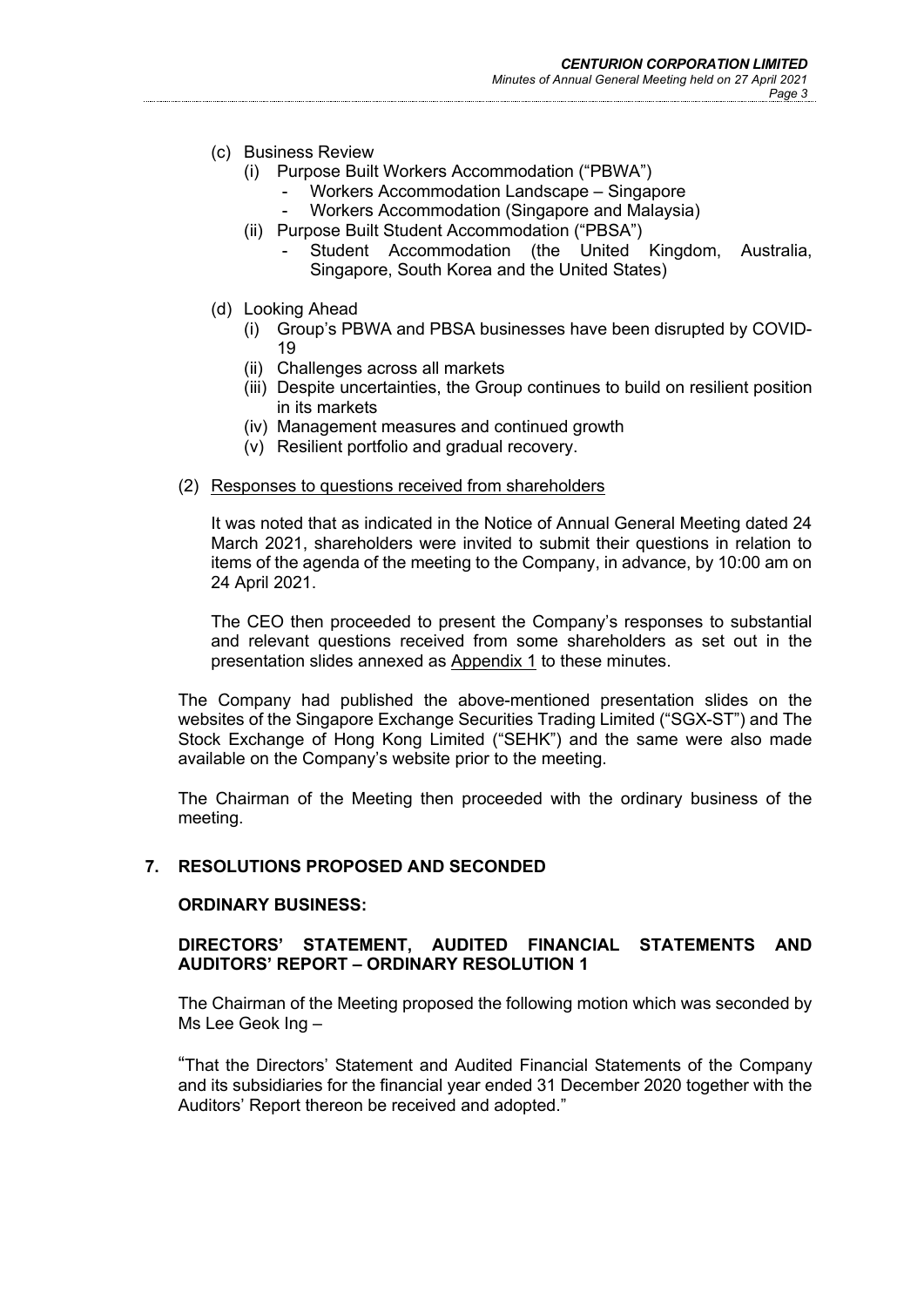The Chairman of the Meeting then invited questions from shareholders.

There being no questions from shareholders, the meeting proceeded to deal with Ordinary Resolution 2.

### **RE-ELECTION OF DIRECTORS – ORDINARY RESOLUTIONS 2 TO 8**

The Chairman of the Meeting informed shareholders of the following:

- (a) Directors of the Company, namely, Mr Han Seng Juan, Mr Gn Hiang Meng ("Mr Gn") and Mr Chandra Mohan s/o Rethnam ("Mr Mohan"), who were retiring pursuant to Regulation 89 of the Company's Constitution, had given their consents to continue in office.
- (b) Both Mr Gn and Mr Mohan, Independent Non-Executive Directors (the "Independent Directors") of the Company, have served on the Board for more than 9 years from the date of their first appointments on 17 May 2007.
- (c) As required by Rule  $210(5)(d)(iii)$  of the Listing Manual of the SGX-ST, which will take effect from 1 January 2022, the continued appointment of each of Mr Gn and Mr Mohan, as an Independent Director of the Company, would accordingly be tabled for shareholders' approvals in separate resolutions at the meeting.

Re-election of Mr Han Seng Juan as a Director pursuant to Regulation 89 of the Company's Constitution – Ordinary Resolution 2

It was noted that Mr Han Seng Juan would, upon re-election, remain as Non-Executive Director and Joint Chairman of the Board.

The following motion was proposed by the Chairman of the Meeting and seconded by Ms Lee Geok Ing –

"That Mr Han Seng Juan be re-elected a Director of the Company."

The Chairman of the Meeting then invited questions from shareholders.

There being no questions from shareholders, the meeting proceeded to deal with Ordinary Resolution 3.

#### Re-election of Mr Gn Hiang Meng as a Director pursuant to Regulation 89 of the Company's Constitution – Ordinary Resolution 3

The Chairman of the Meeting proposed and Ms Lee Geok Ing seconded the motion for re-election of Mr Gn Hiang Meng as a Director of the Company.

The Chairman of the Meeting then invited questions from shareholders.

There being no questions from shareholders, the meeting proceeded to deal with Ordinary Resolution 4.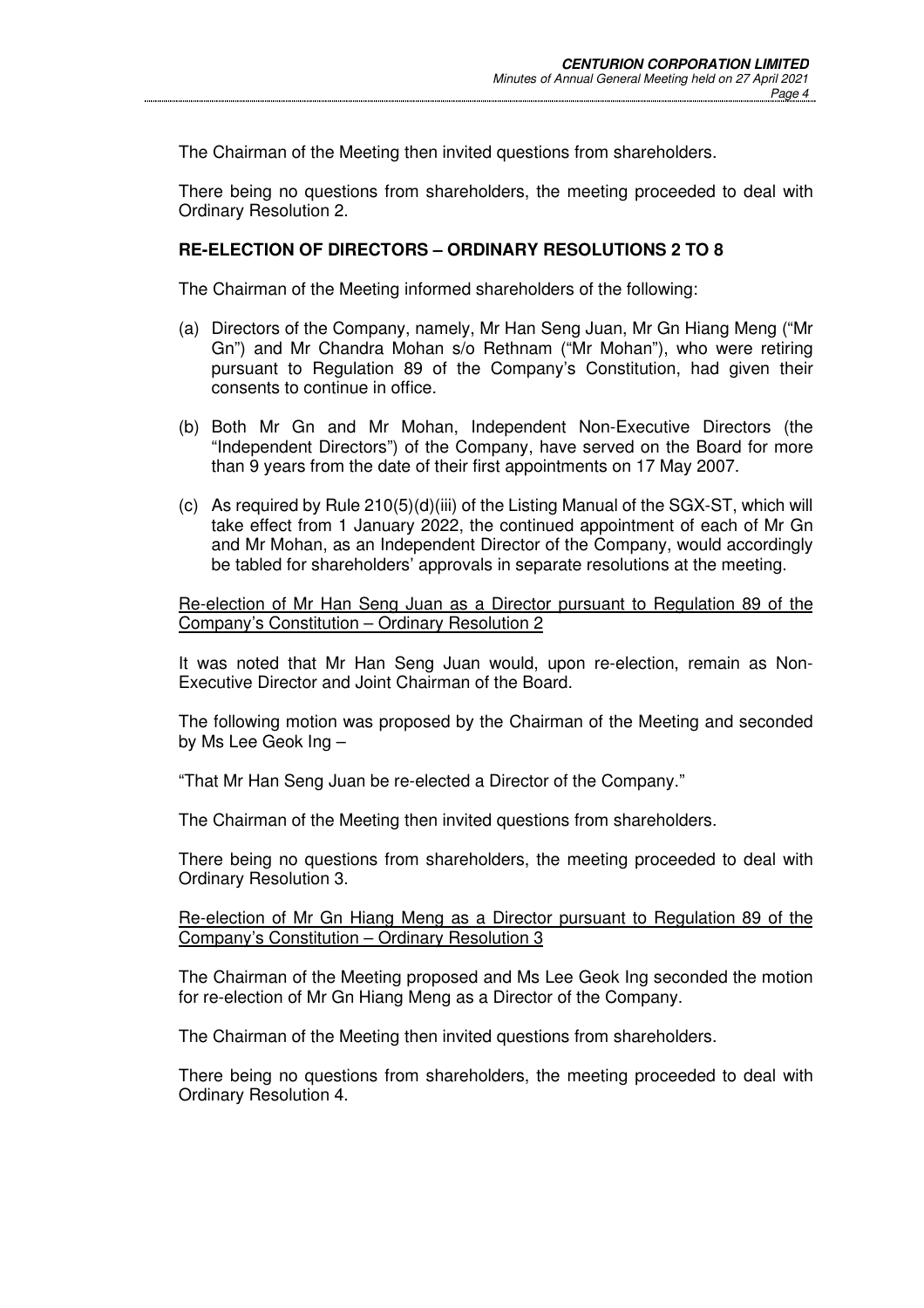Re-election of Mr Chandra Mohan s/o Rethnam as a Director pursuant to Regulation 89 of the Company's Constitution – Ordinary Resolution 4

The Chairman of the Meeting proposed and Ms Lee Geok Ing seconded the motion for re-election of Mr Chandra Mohan s/o Rethnam as a Director of the Company.

The Chairman of the Meeting then invited questions from shareholders.

There being no questions from shareholders, the meeting proceeded to deal with Ordinary Resolution 5.

Continued Appointment of Mr Gn Hiang Meng as an Independent Director pursuant to Rule 210(5)(d)(iii) of the Listing Manual of the SGX-ST (which will take effect from 1 January 2022)

 Ordinary Resolution 5 – to seek approval from shareholders for the continued appointment of Mr Gn as an Independent Director.

The Chairman of the Meeting proposed and Ms Lee Geok Ing seconded that the motion as set out under item 3 in the Notice of Annual General Meeting dated 24 March 2021 be passed as an Ordinary Resolution.

The Chairman of the Meeting then invited questions from shareholders.

There being no questions from shareholders, the meeting proceeded to deal with Ordinary Resolution 6.

 Ordinary Resolution 6 – to seek approval from shareholders, excluding the Directors and the CEO and their respective associates for the continued appointment of Mr Gn as an Independent Director.

It was noted that:

- (a) If all of Ordinary Resolutions 3, 5 and 6 be duly approved at the meeting, Mr Gn would, upon re-election as an Independent Director of the Company, remain as Lead Independent Director, Chairman of the Audit Committee and a member of the Nominating Committee.
- (b) Mr Gn would be considered independent for the purposes of Rule 210(5)(d) and Rule 704(8) of the Listing Manual of the SGX-ST and Rule 3.13 of the Listing Rules of the SEHK.
- (c) The continued appointment of Mr Gn as an Independent Director of the Company would be for a term of 3 years, with effect from the passing of Ordinary Resolutions 5 and 6, until the conclusion of the third annual general meeting ("AGM") of the Company following the passing of these Resolutions, or the retirement or resignation of Mr Gn, whichever is the earlier.

The Chairman of the Meeting proposed and Ms Lee Geok Ing seconded that the motion as set out under item 4 in the Notice of Annual General Meeting dated 24 March 2021 be passed as an Ordinary Resolution.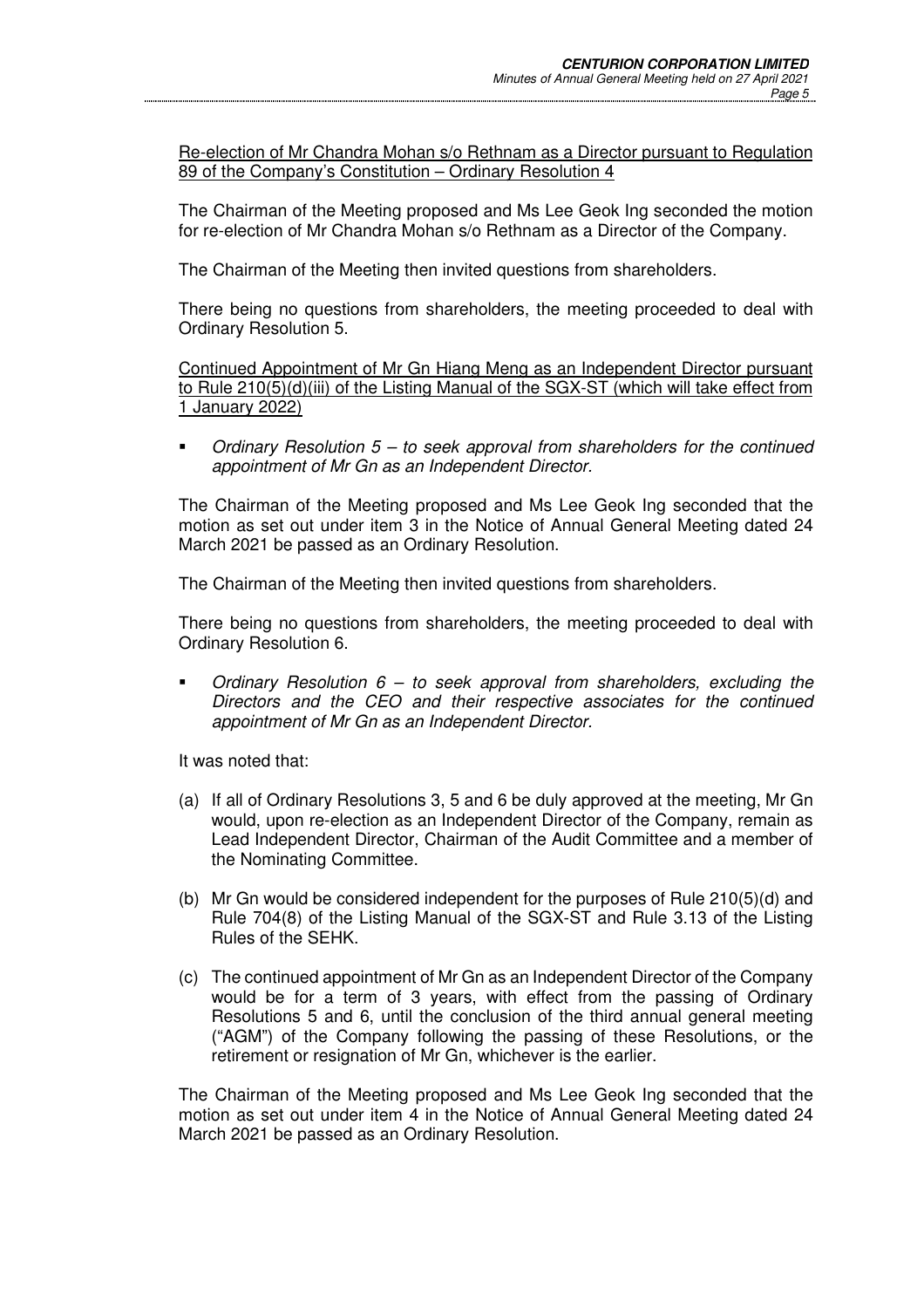The Chairman of the Meeting then invited questions from shareholders.

There being no questions from shareholders, the meeting proceeded to deal with Ordinary Resolution 7.

Continued Appointment of Mr Chandra Mohan s/o Rethnam as an Independent Director pursuant to Rule 210(5)(d)(iii) of the Listing Manual of the SGX-ST (which will take effect from 1 January 2022)

 Ordinary Resolution 7 – to seek approval from shareholders for the continued appointment of Mr Mohan as an Independent Director.

The Chairman of the Meeting proposed and Ms Lee Geok Ing seconded that the motion as set out under item 5 in the Notice of Annual General Meeting dated 24 March 2021 be passed as an Ordinary Resolution.

The Chairman of the Meeting then invited questions from shareholders.

There being no questions from shareholders, the meeting proceeded to deal with Ordinary Resolution 8.

Ordinary Resolution  $8 -$  to seek approval from shareholders, excluding the Directors and the CEO and their respective associates for the continued appointment of Mr Mohan as an Independent Director.

It was noted that:

- (a) If all of Ordinary Resolutions 4, 7 and 8 be duly approved at the meeting, Mr Mohan would, upon re-election as an Independent Director of the Company, remain as Chairman of the Remuneration Committee and a member of the Audit Committee.
- (b) Mr Mohan would be considered independent for the purposes of Rule 210(5)(d) and Rule 704(8) of the Listing Manual of the SGX-ST and Rule 3.13 of the Listing Rules of the SEHK.
- (c) The continued appointment of Mr Mohan as an Independent Director of the Company would be for a term of 3 years, with effect from the passing of Ordinary Resolutions 7 and 8, until the conclusion of the third AGM of the Company following the passing of these Resolutions, or the retirement or resignation of Mr Mohan, whichever is the earlier.

The Chairman of the Meeting proposed and Ms Lee Geok Ing seconded that the motion as set out under item 6 in the Notice of Annual General Meeting dated 24 March 2021 be passed as an Ordinary Resolution.

The Chairman of the Meeting then invited questions from shareholders.

There being no questions from shareholders, the meeting proceeded to deal with Ordinary Resolution 9.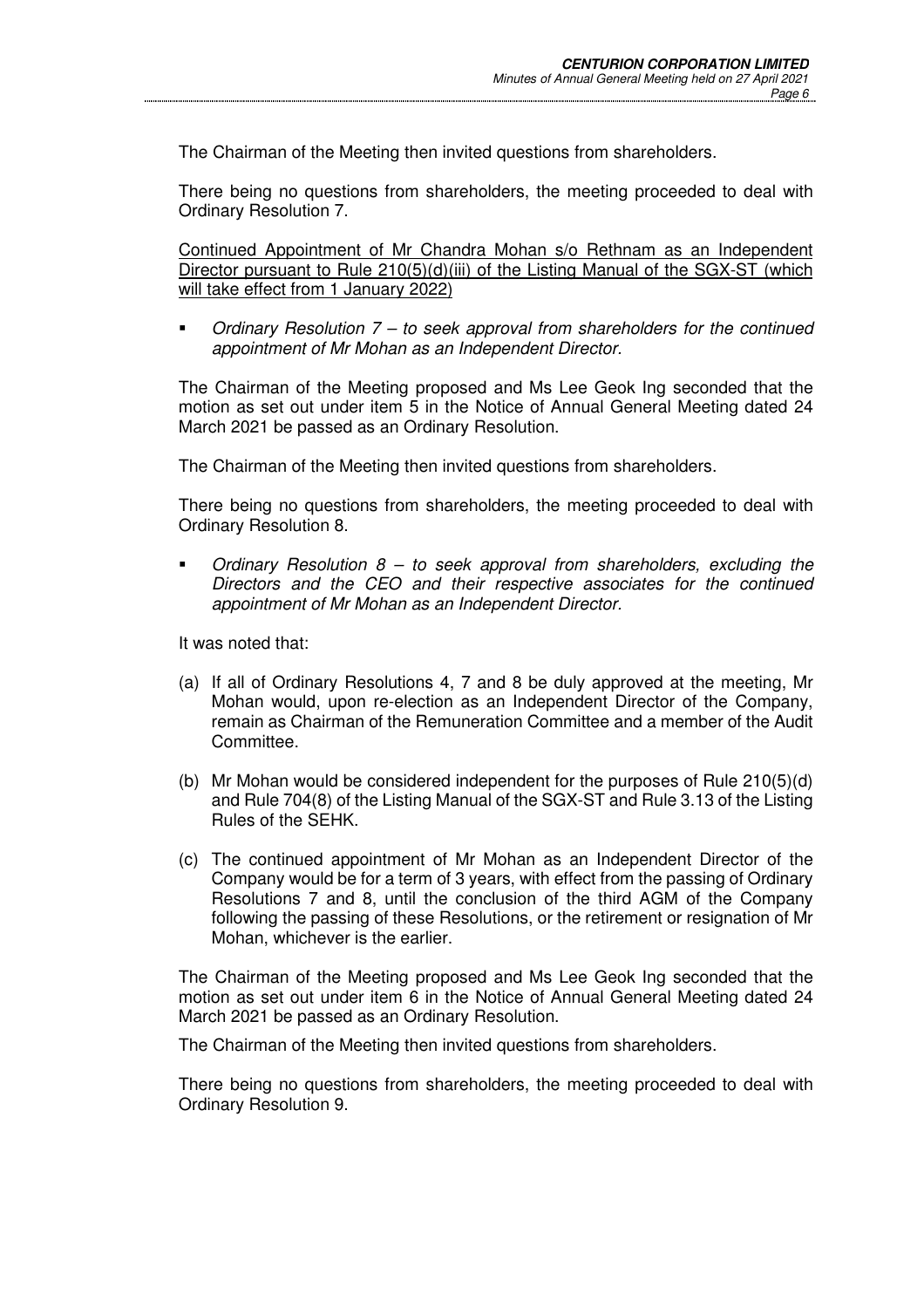### **DIRECTORS' FEES FOR THE FINANCIAL YEAR ENDING 31 DECEMBER 2021 – ORDINARY RESOLUTION 9**

The Directors had recommended the payment of up to S\$422,875 as Directors' fees for the financial year ending 31 December 2021 ("FY2021"), to be paid quarterly in arrears, which, if approved, would:

- authorise the Company to make payment of fees to the Directors (including fees payable to members of the various Board Committees) for FY2021, which are to be made on a quarterly basis in arrears; and
- enable the Company to pay the Directors for their services rendered during the course of the financial year and facilitate Directors' compensation for services rendered in a more timely manner.

Shareholders were informed that:

- 1. In view of the uncertainty amidst the COVID-19 pandemic and continued challenges ahead, the Directors had agreed to continue to take a voluntary 15% reduction in Directors' fees for FY2021, as part of the Company's measures to strengthen cash flow management and controls to conserve cash, subject to further review at the end of the year.
- 2. The Company would disclose the actual amount of the Directors' fees in respect of FY2021 in the Company's next annual report.

The Chairman of the Meeting proposed and Ms Lee Geok Ing seconded the following motion –

"That the payment of Directors' fees of up to S\$422,875 for the financial year ending 31 December 2021, to be paid quarterly in arrears, be approved."

The Chairman of the Meeting then invited questions from shareholders.

There being no questions from shareholders, the meeting proceeded to deal with Ordinary Resolution 10.

# **RE-APPOINTMENT OF AUDITORS – ORDINARY RESOLUTION 10**

Shareholders were informed that the retiring Auditors, PricewaterhouseCoopers LLP, had expressed their willingness to continue in office.

There being no other nomination, the Chairman of the Meeting proposed –

"That PricewaterhouseCoopers LLP, Public Accountants and Chartered Accountants, Singapore, be re-appointed the Company's Auditors to hold office until the conclusion of the next AGM and the Directors be authorised to fix their remuneration."

The motion was seconded by Ms Lee Geok Ing.

The Chairman of the Meeting then invited questions from shareholders.

There being no questions from shareholders, the meeting proceeded to deal with the next item on the agenda.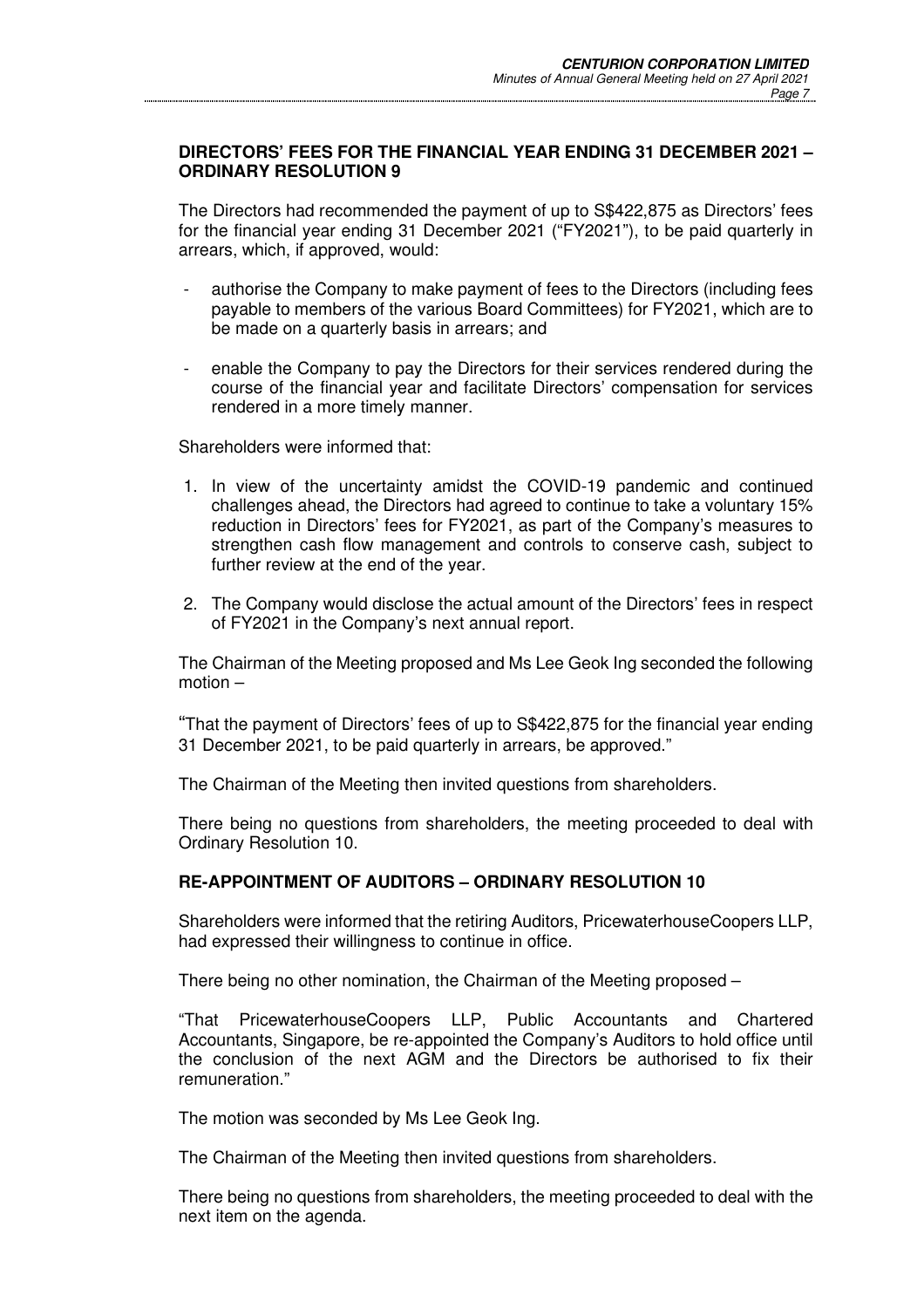### **ANY OTHER ORDINARY BUSINESS**

As no notice of any other ordinary business had been received by the Company Secretary, the Chairman of the Meeting proceeded to deal with the special business of the meeting.

### **SPECIAL BUSINESS:**

#### **SHARE ISSUE MANDATE – ORDINARY RESOLUTION 11**

Shareholders were asked to approve an Ordinary Resolution to authorise the Directors to issue, allot and deal with ordinary shares in the capital of the Company pursuant to Section 161 of the Companies Act (Chapter 50) of Singapore, Rule 806 of the Listing Manual of the SGX-ST and the Listing Rules of the SEHK.

The Chairman of the Meeting proposed and Ms Lee Geok Ing seconded that the motion as set out under item 10 in the Notice of Annual General Meeting dated 24 March 2021 be passed as an Ordinary Resolution.

The Chairman of the Meeting then invited questions from shareholders.

There being no questions from shareholders, the meeting proceeded to deal with Ordinary Resolution 12.

#### **RENEWAL OF SHARE PURCHASE MANDATE – ORDINARY RESOLUTION 12**

Ordinary Resolution 12 was to seek shareholders' approval on the proposed renewal of the Share Purchase Mandate to enable the Company to purchase or otherwise acquire issued shares in the capital of the Company from time to time of not exceeding in aggregate 10% of the total number of issued shares (excluding treasury shares and subsidiary holdings) in the capital of the Company as at the date of the passing of this Resolution.

It was noted that details of the Share Purchase Mandate including the rationale, source of funds and financial effects were set out in paragraph 4 of the circular to shareholders dated 24 March 2021 accompanying the Notice of Annual General Meeting dated 24 March 2021.

The Chairman of the Meeting proposed and Ms Lee Geok Ing seconded that the motion as set out under item 11 in the Notice of Annual General Meeting dated 24 March 2021 be passed as an Ordinary Resolution.

The Chairman of the Meeting then invited questions from shareholders.

There being no questions from shareholders, the meeting proceeded to deal with the formalities of conducting a poll on all resolutions.

### **8. POLLING**

As all the motions had been duly proposed and seconded, the meeting proceeded to conduct a poll on Ordinary Resolutions 1 to 12.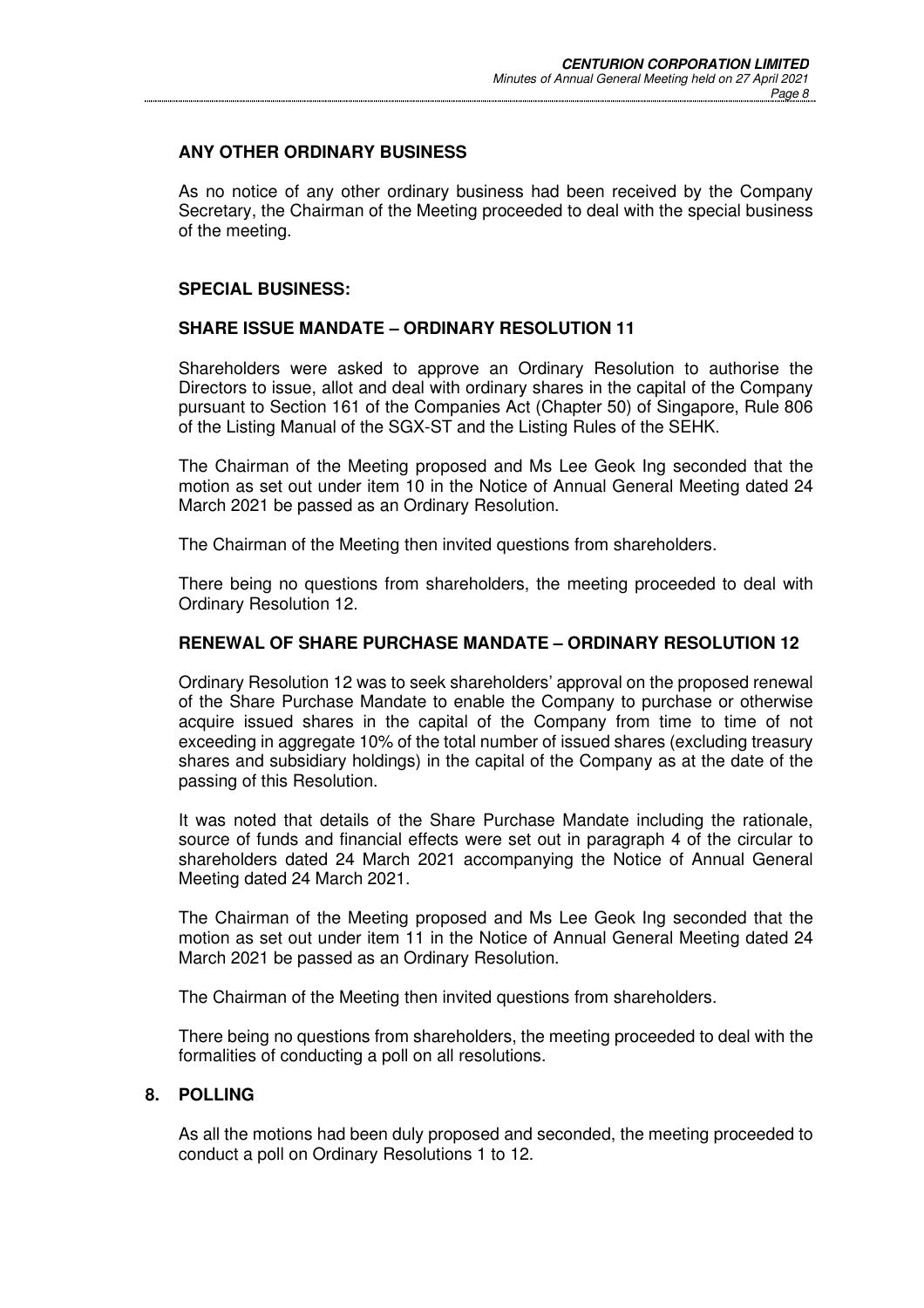The Chairman of the Meeting informed shareholders that:

- (a) As required by Rule  $210(5)(d)(iii)$  of the Listing Manual of SGX-ST (which will take effect from 1 January 2022), all Directors and the CEO, and their respective associates, had abstained from voting on Ordinary Resolution 6 and Ordinary Resolution 8 relating to the proposed continued appointments of Mr Gn and Mr Mohan as Independent Directors of the Company, respectively.
- (b) For good corporate governance practices:
	- Directors who are also shareholders of the Company and subject to retirement at the meeting, and/or their respective associates, had voluntarily abstained from voting on the relevant Resolutions.
	- All Directors who are also shareholders of the Company and entitled to Directors' fees, and/or their respective associates, had voluntarily abstained from voting on Ordinary Resolution 9.

The meeting was also informed that:

- i) JCPartners PAC had been appointed as Scrutineer for the poll and B.A.C.S. Private Limited and Tricor Investor Services Limited had been appointed Polling Agent in Singapore and Polling Agent in Hong Kong respectively.
- ii) The validity of the Proxy Forms submitted by shareholders by the submission deadline of 10:00 am on 24 April 2021 had been verified and the votes of all such valid proxies had been counted and verified by both the Polling Agents in Singapore and Hong Kong and the Scrutineer.

The Hong Kong Company Secretary informed the Chairman of the Meeting that there were no shareholders in Hong Kong who attended the meeting via video conferencing in Hong Kong.

The Chairman of the Meeting informed the meeting that he had handed the completed and signed poll voting slips based on voting instructions submitted by shareholders through their Proxy Forms to the Scrutineer. As there were no shareholders in Hong Kong who attended the meeting via video conferencing in Hong Kong, the meeting proceeded to votes counting.

The Chairman of the Meeting declared the meeting was adjourned at 11:15 am for the poll on the resolutions to be counted and verified.

### **9. RESULTS OF POLL**

The meeting resumed at 11:19 am for announcement of the poll results.

The results of votes validly cast by poll, which were verified by the Scrutineer, were as follows: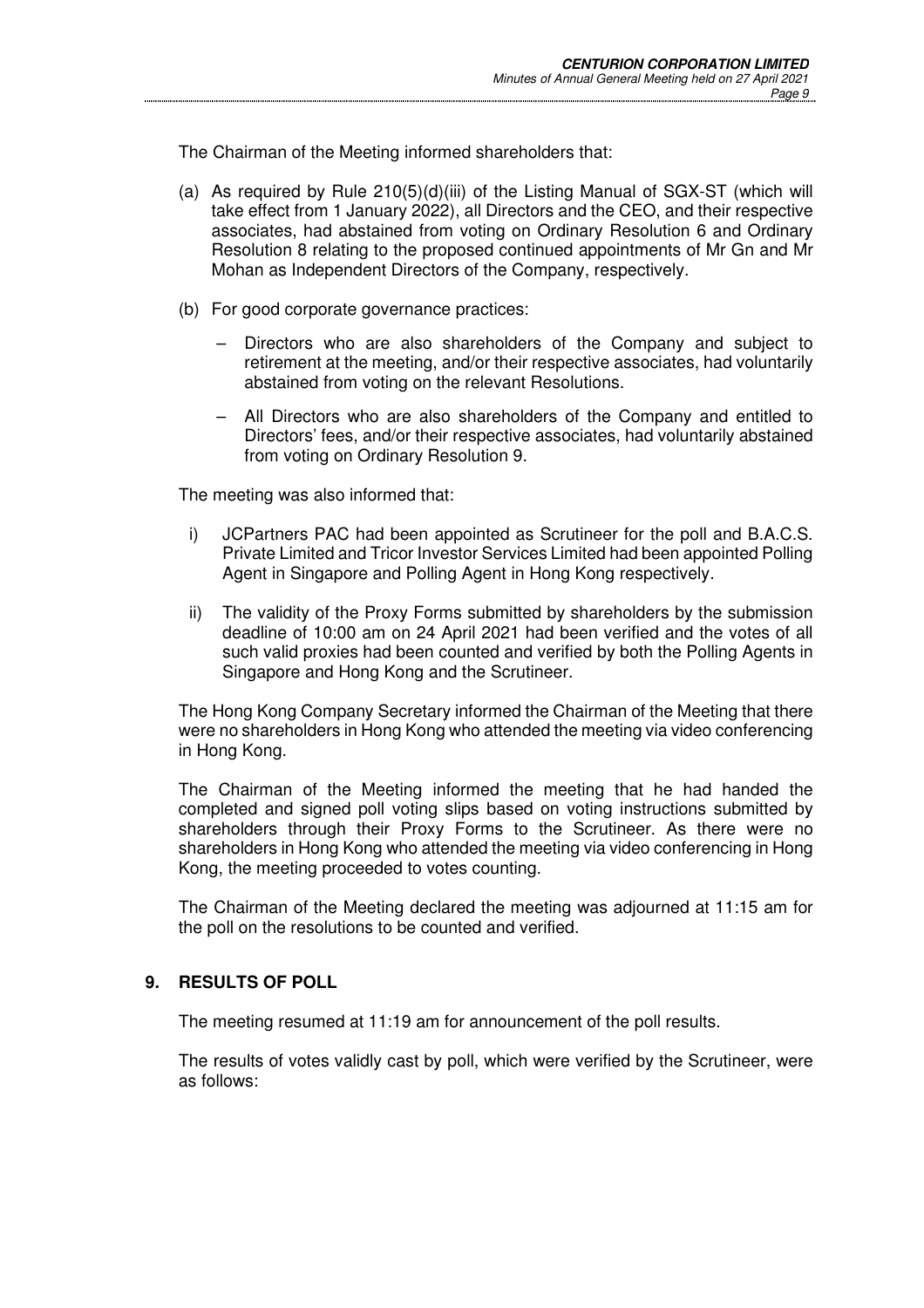"That the Directors' Statement and Audited Financial Statements of the Company and its subsidiaries for the financial year ended 31 December 2020 together with the Auditors' Report thereon be received and adopted."

|                | <b>Number of votes</b><br>cast | As a percentage of<br>total number of votes<br>for and against the<br>resolution |
|----------------|--------------------------------|----------------------------------------------------------------------------------|
| <b>FOR</b>     | 545,461,513                    | 99.94%                                                                           |
| <b>AGAINST</b> | 314,500                        | 0.06%                                                                            |
| <b>TOTAL</b>   | 545,776,013                    | 100.00%                                                                          |

Based on the poll results, the Chairman of the Meeting declared Ordinary Resolution 1 carried.

#### Ordinary Resolution 2

"That Mr Han Seng Juan be re-elected a Director of the Company."

|                | <b>Number of votes</b><br>cast | As a percentage of<br>total number of votes<br>for and against the<br>resolution |
|----------------|--------------------------------|----------------------------------------------------------------------------------|
| <b>FOR</b>     | 134,870,887                    | 99.75%                                                                           |
| <b>AGAINST</b> | 335,000                        | 0.25%                                                                            |
| <b>TOTAL</b>   | 135,205,887                    | 100.00%                                                                          |

Based on the poll results, the Chairman of the Meeting declared Ordinary Resolution 2 carried.

### Ordinary Resolution 3

"That Mr Gn Hiang Meng be re-elected a Director of the Company."

|                | <b>Number of votes</b><br>cast | As a percentage of<br>total number of votes<br>for and against the<br>resolution |
|----------------|--------------------------------|----------------------------------------------------------------------------------|
| <b>FOR</b>     | 545,442,913                    | 99.94%                                                                           |
| <b>AGAINST</b> | 333,100                        | 0.06%                                                                            |
| <b>TOTAL</b>   | 545,776,013                    | 100.00%                                                                          |

Based on the poll results, the Chairman of the Meeting declared Ordinary Resolution 3 carried.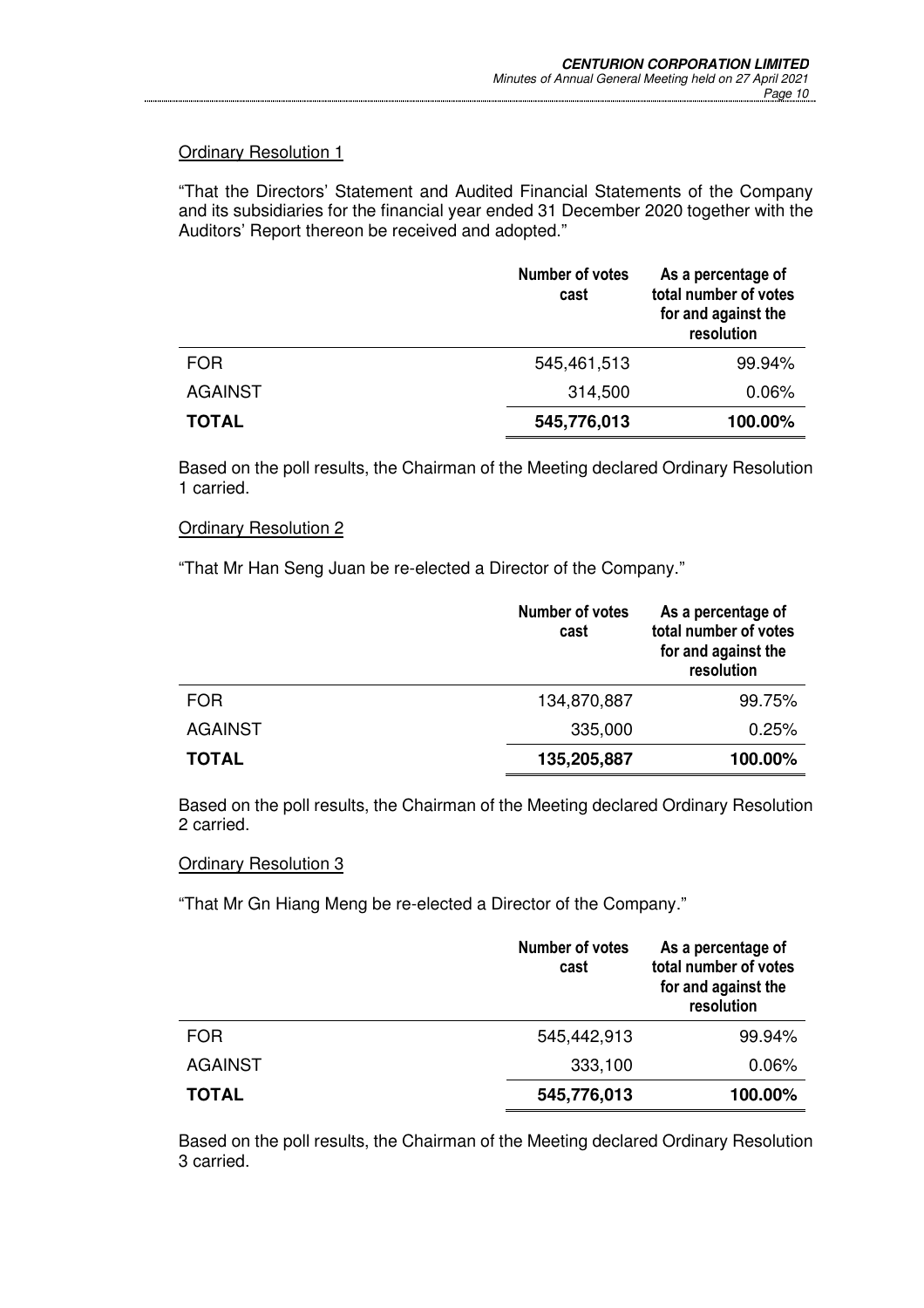"That Mr Chandra Mohan s/o Rethnam be re-elected a Director of the Company."

|                | <b>Number of votes</b><br>cast | As a percentage of<br>total number of votes<br>for and against the<br>resolution |
|----------------|--------------------------------|----------------------------------------------------------------------------------|
| <b>FOR</b>     | 545,442,913                    | 99.94%                                                                           |
| <b>AGAINST</b> | 333,100                        | 0.06%                                                                            |
| <b>TOTAL</b>   | 545,776,013                    | 100.00%                                                                          |

Based on the poll results, the Chairman of the Meeting declared Ordinary Resolution 4 carried.

#### Ordinary Resolution 5

"That:

- (a) the continued appointment of Mr. Gn Hiang Meng, as an Independent Non-Executive Director, for purposes of Rule 210(5)(d)(iii) of the Listing Manual of the Singapore Exchange Securities Trading Limited ("**SGX-ST**") (which will take effect from 1 January 2022), be and is hereby approved by shareholders; and
- (b) the authority conferred by this Resolution shall continue in force until the earlier of the following:
	- (i) the retirement or resignation of Mr. Gn Hiang Meng as a Director; or
	- (ii) the conclusion of the third AGM of the Company following the passing of this Resolution."

|                | <b>Number of votes</b><br>cast | As a percentage of<br>total number of votes<br>for and against the<br>resolution |
|----------------|--------------------------------|----------------------------------------------------------------------------------|
| <b>FOR</b>     | 545,442,913                    | 99.94%                                                                           |
| <b>AGAINST</b> | 333,100                        | 0.06%                                                                            |
| <b>TOTAL</b>   | 545,776,013                    | 100.00%                                                                          |

Based on the poll results, the Chairman of the Meeting declared Ordinary Resolution 5 carried.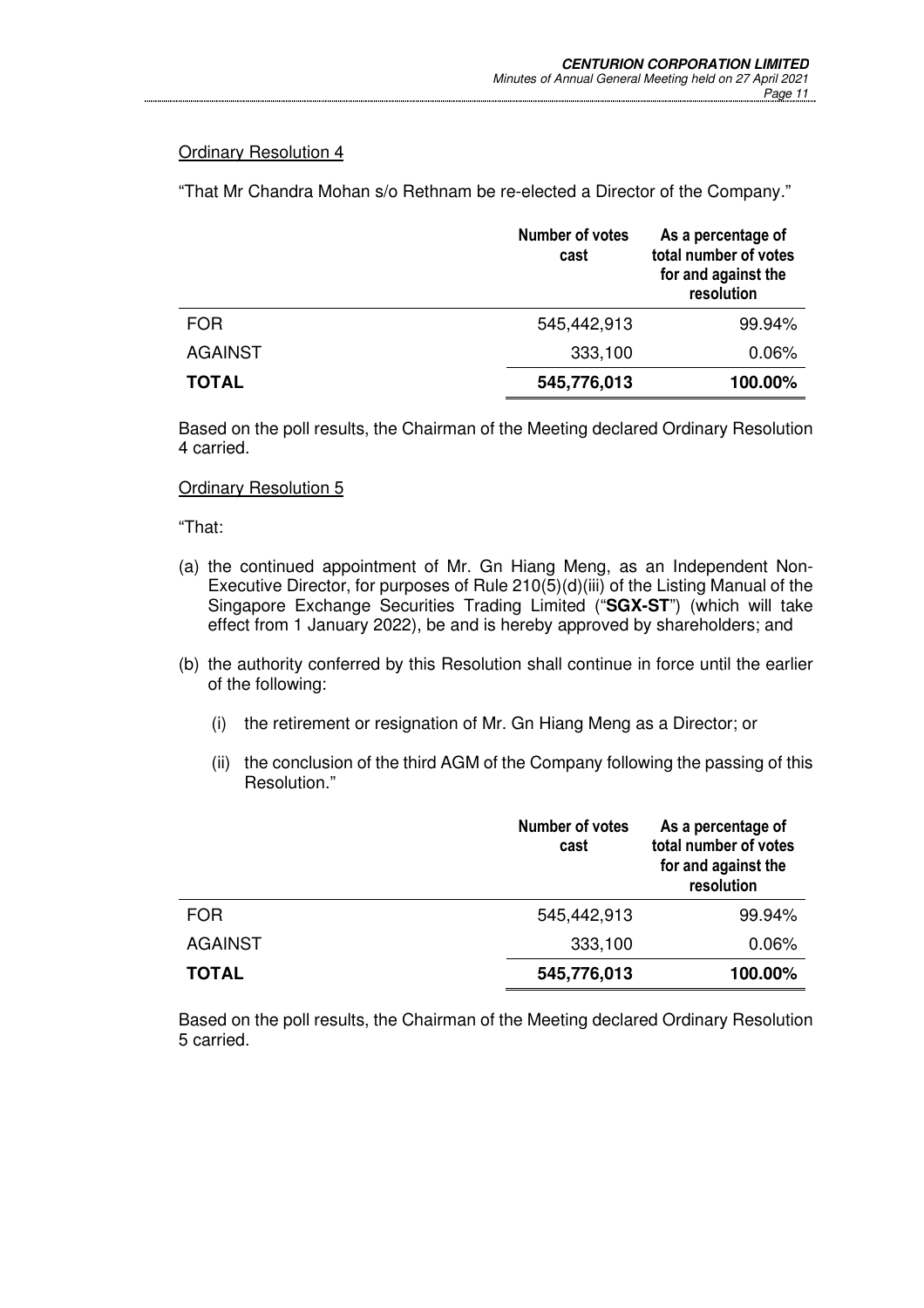"That:

- (a) the continued appointment of Mr. Gn Hiang Meng, as an Independent Non-Executive Director, for purposes of Rule 210(5)(d)(iii) of the Listing Manual of the SGX-ST (which will take effect from 1 January 2022), be and is hereby approved by shareholders, excluding the Directors and the chief executive officer ("**CEO**") of the Company, and associates of such Directors and CEO; and
- (b) the authority conferred by this Resolution shall continue in force until the earlier of the following:
	- (i) the retirement or resignation of Mr. Gn Hiang Meng as a Director; or
	- (ii) the conclusion of the third AGM of the Company following the passing of this Resolution."

|                | <b>Number of votes</b><br>cast | As a percentage of<br>total number of votes<br>for and against the<br>resolution |
|----------------|--------------------------------|----------------------------------------------------------------------------------|
| <b>FOR</b>     | 49,376,239                     | 99.33%                                                                           |
| <b>AGAINST</b> | 333,100                        | 0.67%                                                                            |
| <b>TOTAL</b>   | 49,709,339                     | 100.00%                                                                          |

Based on the poll results, the Chairman of the Meeting declared Ordinary Resolution 6 carried.

As both Ordinary Resolutions 5 and 6 were carried, the Chairman of the Meeting declared the continued appointment of Mr Gn Hiang Meng as an Independent Non-Executive Director of the Company for a term of 3 years, with effect from the date of the meeting until the conclusion of the third AGM of the Company or the retirement or resignation of Mr Gn, whichever is the earlier.

Ordinary Resolution 7

"That:

- (a) the continued appointment of Mr. Chandra Mohan s/o Rethnam, as an Independent Non-Executive Director, for purposes of Rule 210(5)(d)(iii) of the Listing Manual of the SGX-ST (which will take effect from 1 January 2022), be and is hereby approved by shareholders; and
- (b) the authority conferred by this Resolution shall continue in force until the earlier of the following:
	- (i) the retirement or resignation of Mr. Chandra Mohan s/o Rethnam as a Director; or
	- (ii) the conclusion of the third AGM of the Company following the passing of this Resolution."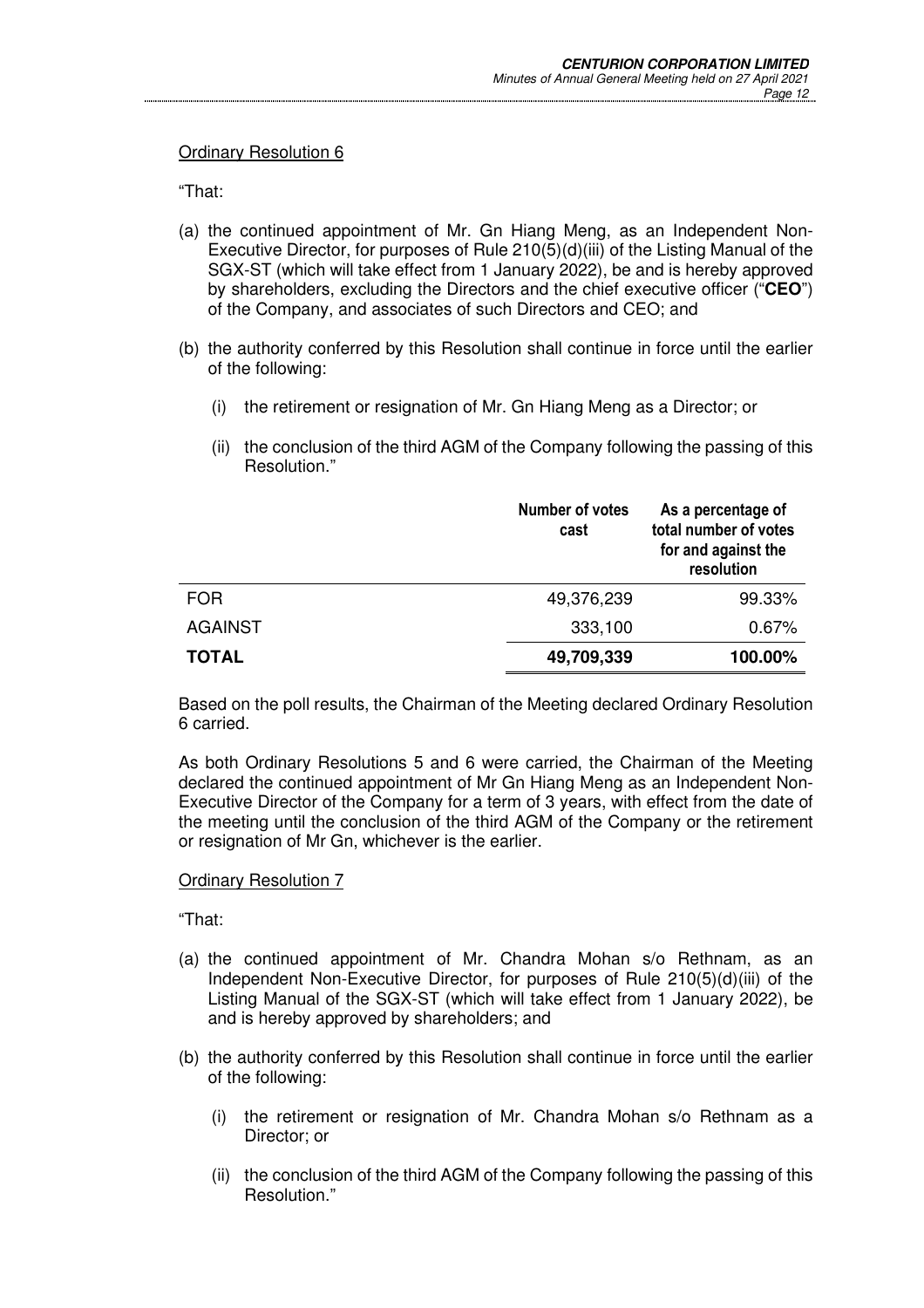|                | <b>Number of votes</b><br>cast | As a percentage of<br>total number of votes<br>for and against the<br>resolution |
|----------------|--------------------------------|----------------------------------------------------------------------------------|
| <b>FOR</b>     | 545,442,913                    | 99.94%                                                                           |
| <b>AGAINST</b> | 333,100                        | 0.06%                                                                            |
| <b>TOTAL</b>   | 545,776,013                    | 100.00%                                                                          |

Based on the poll results, the Chairman of the Meeting declared Ordinary Resolution 7 carried.

Ordinary Resolution 8

"That:

- (a) the continued appointment of Mr. Chandra Mohan s/o Rethnam, as an Independent Non-Executive Director, for purposes of Rule 210(5)(d)(iii) of the Listing Manual of the SGX-ST (which will take effect from 1 January 2022), be and is hereby approved by shareholders, excluding the Directors and the CEO of the Company, and associates of such Directors and CEO; and
- (b) the authority conferred by this Resolution shall continue in force until the earlier of the following:
	- (i) the retirement or resignation of Mr. Chandra Mohan s/o Rethnam as a Director; or
	- (ii) the conclusion of the third AGM of the Company following the passing of this Resolution."

|                | Number of votes<br>cast | As a percentage of<br>total number of votes<br>for and against the<br>resolution |
|----------------|-------------------------|----------------------------------------------------------------------------------|
| <b>FOR</b>     | 49,376,239              | 99.33%                                                                           |
| <b>AGAINST</b> | 333,100                 | 0.67%                                                                            |
| <b>TOTAL</b>   | 49,709,339              | 100.00%                                                                          |

Based on the poll results, the Chairman of the Meeting declared Ordinary Resolution 8 carried.

As both Ordinary Resolutions 7 and 8 were carried, the Chairman of the Meeting declared the continued appointment of Mr Chandra Mohan s/o Rethnam as an Independent Non-Executive Director of the Company for a term of 3 years, with effect from the date of the meeting until the conclusion of the third AGM of the Company or the retirement or resignation of Mr Mohan, whichever is the earlier.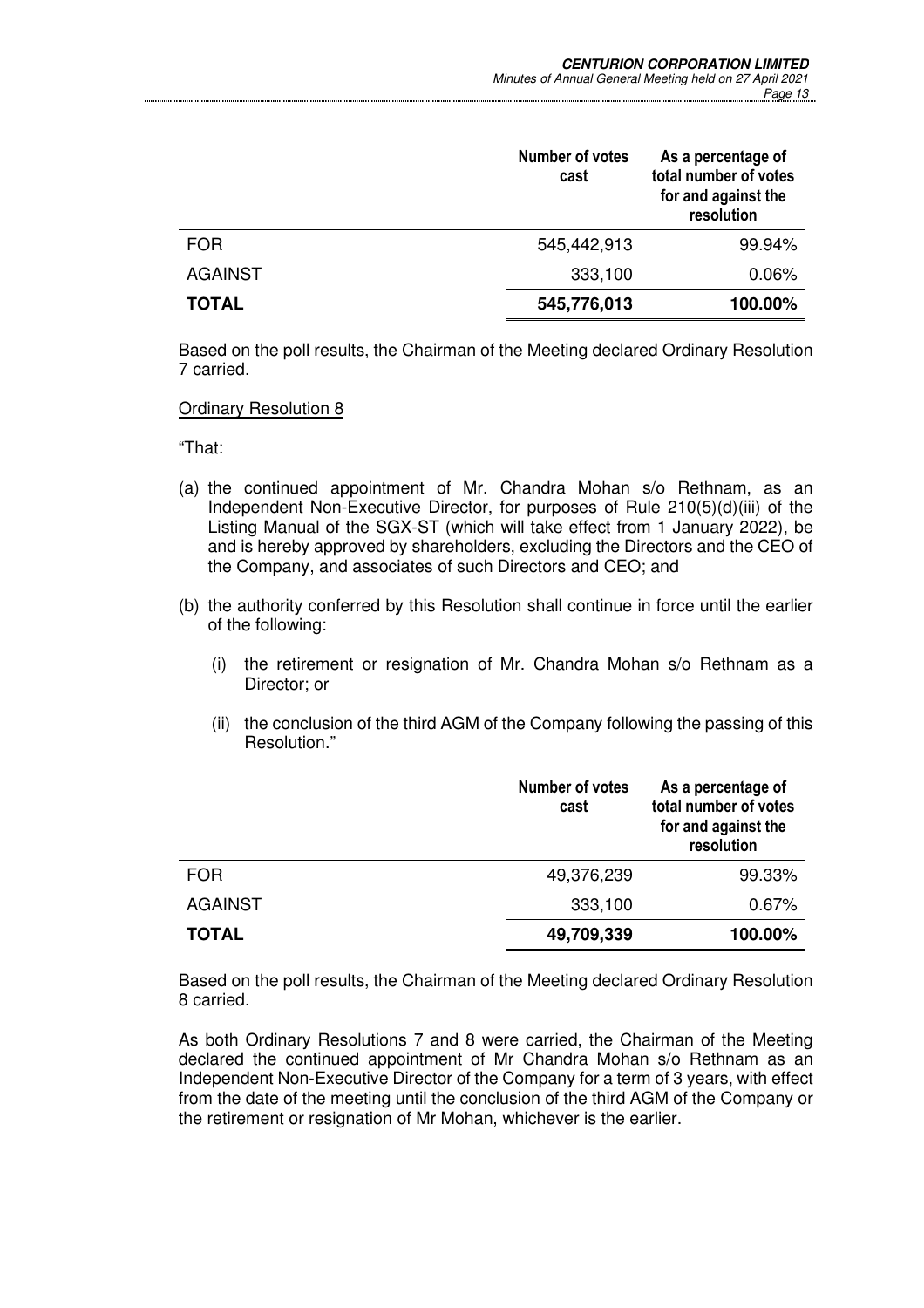"That the payment of Directors' fees of up to S\$422,875 for the financial year ending 31 December 2021, to be paid quarterly in arrears, be approved."

|                | <b>Number of votes</b><br>cast | As a percentage of<br>total number of votes<br>for and against the<br>resolution |
|----------------|--------------------------------|----------------------------------------------------------------------------------|
| <b>FOR</b>     | 49,244,207                     | 98.73%                                                                           |
| <b>AGAINST</b> | 634,600                        | 1.27%                                                                            |
| <b>TOTAL</b>   | 49,878,807                     | 100.00%                                                                          |

Based on the poll results, the Chairman of the Meeting declared Ordinary Resolution 9 carried.

#### Ordinary Resolution 10

"That PricewaterhouseCoopers LLP, Public Accountants and Chartered Accountants, Singapore, be re-appointed the Company's Auditors to hold office until the conclusion of the next AGM and the Directors be authorised to fix their remuneration."

|                | <b>Number of votes</b><br>cast | As a percentage of<br>total number of votes<br>for and against the<br>resolution |
|----------------|--------------------------------|----------------------------------------------------------------------------------|
| <b>FOR</b>     | 545,442,913                    | 99.94%                                                                           |
| <b>AGAINST</b> | 333,100                        | 0.06%                                                                            |
| <b>TOTAL</b>   | 545,776,013                    | 100.00%                                                                          |

Based on the poll results, the Chairman of the Meeting declared Ordinary Resolution 10 carried.

#### Ordinary Resolution 11

"That pursuant to Section 161 of the Companies Act (Chapter 50) of Singapore (the "**Companies Act**"), Rule 806 of the Listing Manual of the SGX-ST and the Rules Governing the Listing of Securities (the "**Listing Rules**") on The Stock Exchange of Hong Kong Limited ("**SEHK**"), the Directors of the Company be authorised and empowered to:

- A. (i) issue shares in the capital of the Company whether by way of rights, bonus or otherwise, and/or
	- (ii) make or grant offers, agreements or options (collectively, "**Instruments**") that might or would require shares to be issued, including but not limited to the creation and issue of (as well as adjustments to) warrants, debentures or other instruments convertible into shares,

 at any time and upon such terms and conditions and for such purposes and to such persons as the Directors of the Company may in their absolute discretion deem fit; and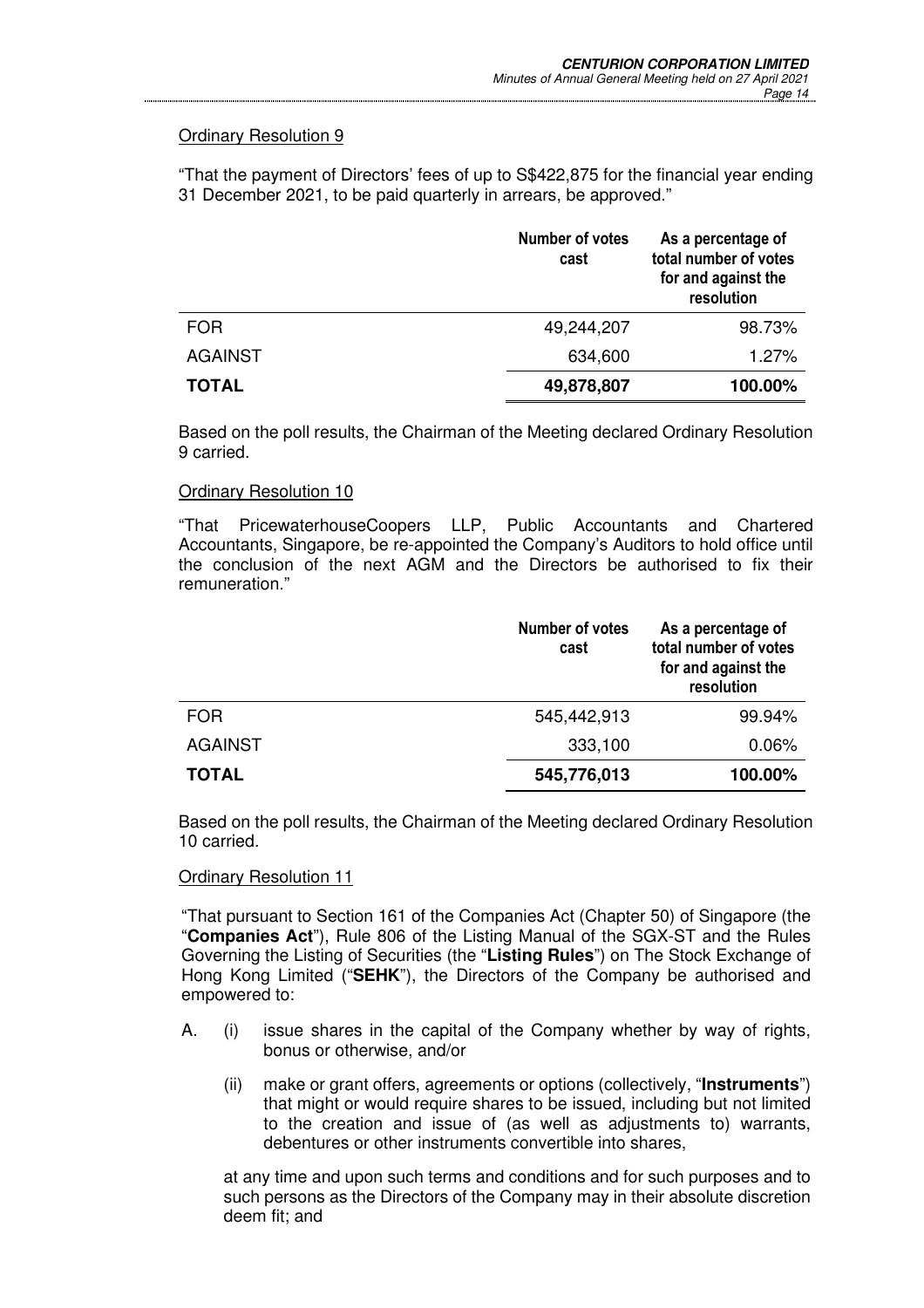B. (notwithstanding the authority conferred by this Resolution may have ceased to be in force) issue shares in pursuance of any Instruments made or granted by the Directors of the Company while this Resolution was in force,

provided that:

- (1) the aggregate number of shares to be issued pursuant to this Resolution (including shares to be issued in pursuance of the Instruments, made or granted pursuant to this Resolution) shall not exceed fifty percent (50%) of the total number of issued shares (excluding treasury shares and subsidiary holdings) in the capital of the Company, of which the aggregate number of shares to be issued other than on a pro rata basis to shareholders of the Company shall not exceed twenty percent (20%) of the total number of issued shares (excluding treasury shares and subsidiary holdings) in the capital of the Company (as calculated in accordance with sub-paragraph (2) below);
- (2) (subject to such manner of calculation as may be prescribed by the SGX-ST and SEHK) for the purpose of determining the aggregate number of shares that may be issued under sub-paragraph (1) above, the percentage of issued shares shall be based on the total number of issued shares (excluding treasury shares and subsidiary holdings) in the capital of the Company at the time of the passing of this Resolution, after adjusting for:
	- (a) new shares arising from the conversion or exercise of convertible securities which were issued and outstanding or subsisting at the time of the passing of this Resolution;
	- (b) new shares arising from exercising share options or vesting of share awards which were issued and outstanding or subsisting at the time of the passing of this Resolution; and
	- (c) any subsequent bonus issue, consolidation or subdivision of shares;
- (3) in exercising the authority conferred by this Resolution, the Company shall comply with the provisions of the Listing Manual of the SGX-ST and the Listing Rules of the SEHK for the time being in force (unless such compliance has been waived by the SGX-ST and SEHK) and the Constitution for the time being of the Company; and
- (4) unless revoked or varied by the Company in general meeting, the authority conferred by this Resolution shall continue in force until the conclusion of the next AGM of the Company or the date by which the next AGM of the Company is required by law to be held, whichever is the earlier."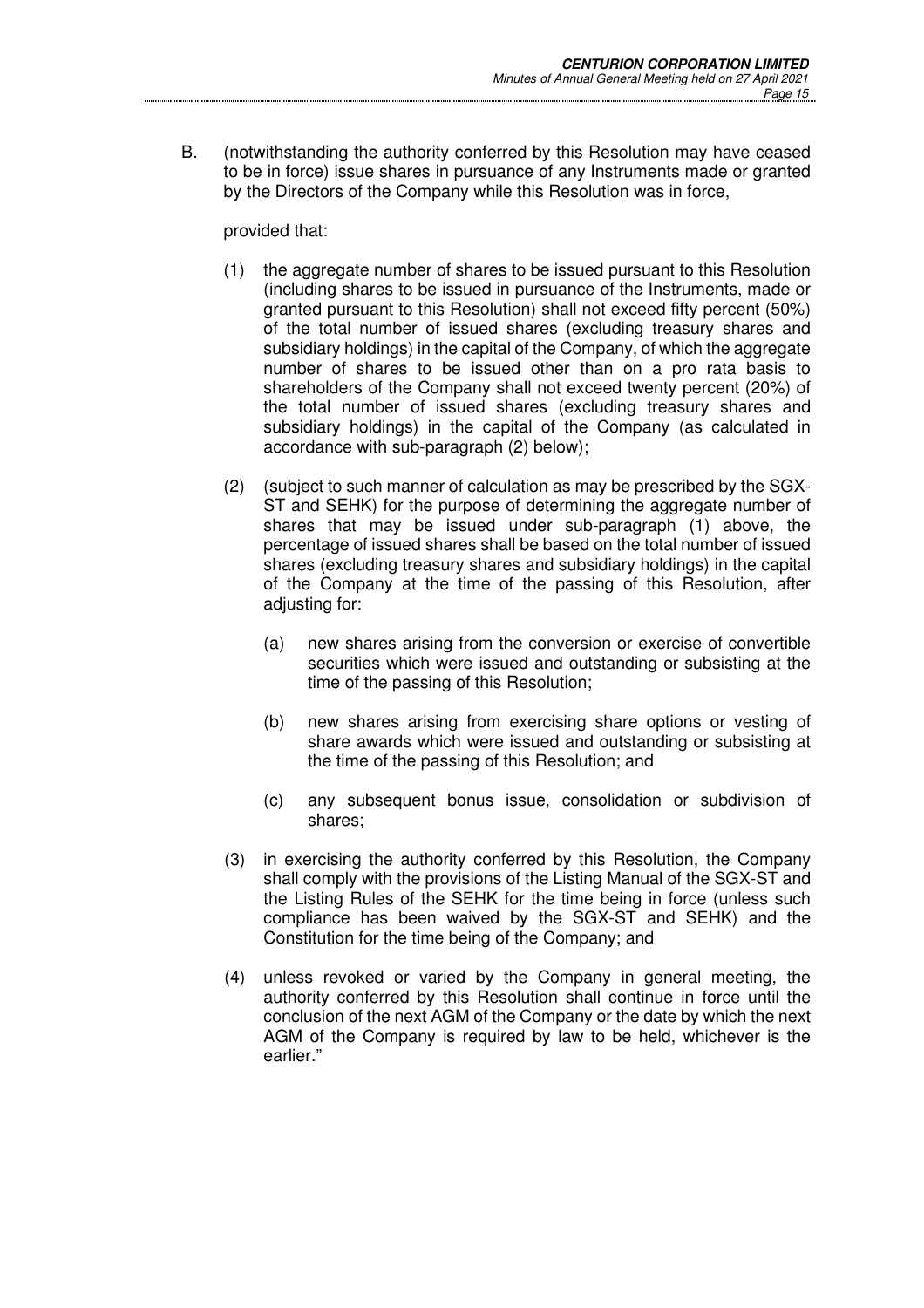|                | <b>Number of votes</b><br>cast | As a percentage of<br>total number of votes<br>for and against the<br>resolution |
|----------------|--------------------------------|----------------------------------------------------------------------------------|
| <b>FOR</b>     | 542,214,213                    | 99.35%                                                                           |
| <b>AGAINST</b> | 3,561,800                      | 0.65%                                                                            |
| <b>TOTAL</b>   | 545,776,013                    | 100.00%                                                                          |

Based on the poll results, the Chairman of the Meeting declared Ordinary Resolution 11 carried.

Ordinary Resolution 12

"That:

- (a) for the purposes of the Companies Act, the exercise by the Directors of the Company of all the powers to purchase or otherwise acquire issued shares in the capital of the Company from time to time of not exceeding in aggregate the Prescribed Limit (as hereinafter defined) at the price of up to but not exceeding the Maximum Price (as hereinafter defined), whether by way of:
	- (i) on-market purchases (each an "**On-Market Share Purchase**") on the SGX-ST and/or SEHK, through the ready markets, through one or more duly licensed stock brokers appointed by the Company for such purpose; and/or
	- (ii) off-market purchases (each an "**Off-Market Share Purchase**") effected in accordance with any equal access scheme(s) as may be determined or formulated by the Directors of the Company as they may consider fit, which scheme(s) shall satisfy all the conditions prescribed by the Companies Act,

 and otherwise in accordance with all other laws and regulations, including but not limited to the provisions of the Companies Act, Listing Manual of the SGX-ST and Listing Rules of the SEHK, as may for the time being be applicable, be and is hereby authorised and approved generally and unconditionally (the "**Share Purchase Mandate**");

- (b) unless revoked or varied by the Company in general meeting, the authority conferred on the Directors of the Company pursuant to the Share Purchase Mandate may be exercised by the Directors of the Company at any time and from time to time during the period commencing from the date of the passing of this Resolution and expiring on the earliest of:
	- (i) the date on which the next AGM of the Company is held; or
	- (ii) the date by which the next AGM of the Company is required by law to be held; or
	- (iii) the date on which the purchases of shares by the Company have been carried out to the full extent mandated;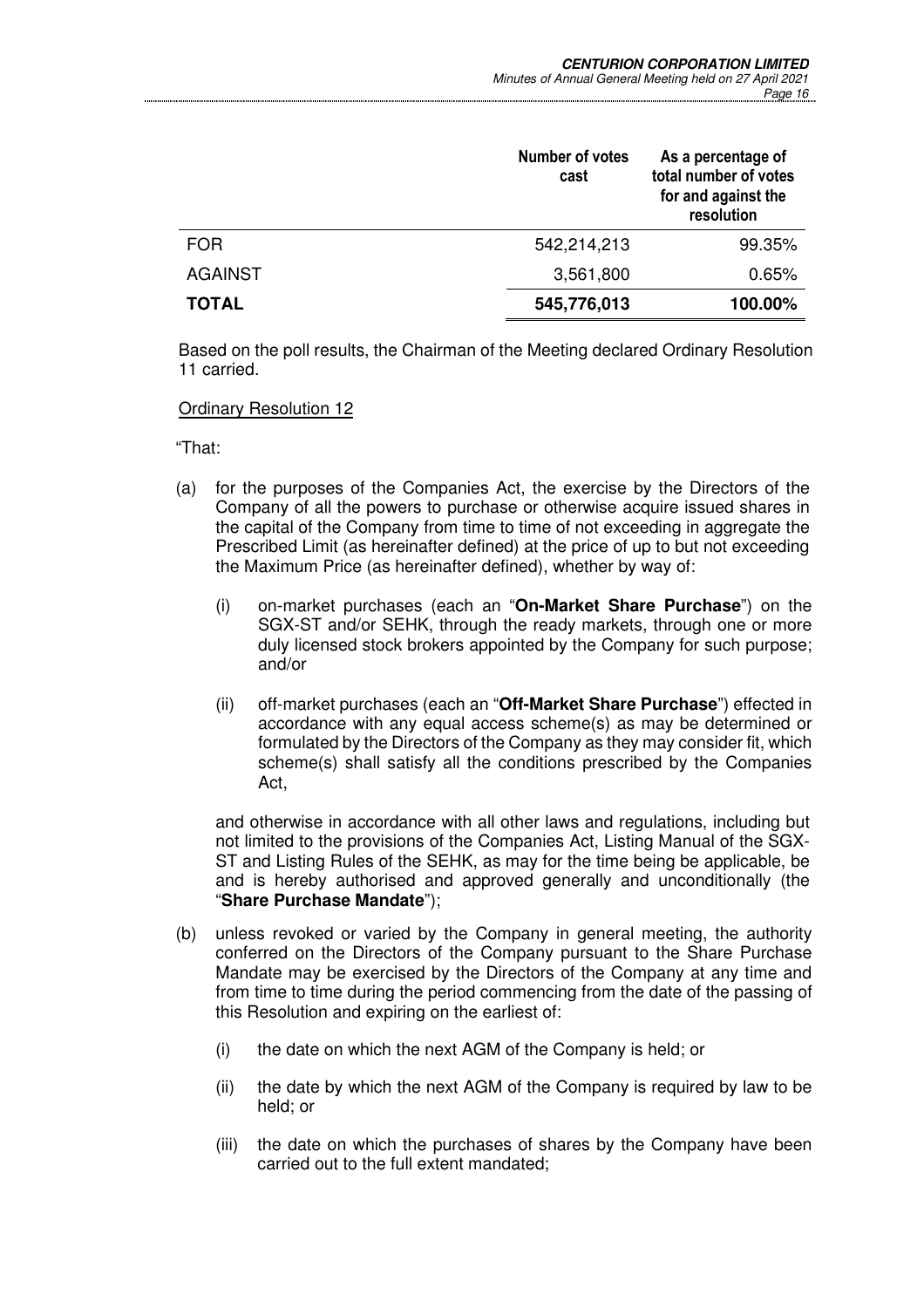(c) for the purpose of this Resolution:

 "**Prescribed Limit**" means ten percent (10%) of the total number of issued shares (excluding treasury shares and subsidiary holdings) of the Company as at the date of the passing of this Resolution; and

 "**Maximum Price**" in relation to a share to be purchased, means an amount (excluding brokerage, stamp duties, commission, applicable goods and services tax and other related expenses) not exceeding:

- (i) in the case of an On-Market Share Purchase, one hundred and five percent (105%) of the Average Closing Price (as hereinafter defined); and
- (ii) in the case of an Off-Market Share Purchase, one hundred and twenty percent (120%) of the Average Closing Price,

#### where:

 "**Average Closing Price**" means the average of the closing market prices of a share of the Company over the last five (5) Market Days ("**Market Day**" being a day on which the SGX-ST or the SEHK, as the case may be, is open for securities trading), on which transactions in the shares of the Company were recorded, immediately preceding the date of making the On-Market Share Purchase, or, as the case may be, the date of making an announcement for an offer pursuant to the Off-Market Share Purchase, and deemed to be adjusted for any corporate action that occurs during the relevant five (5) Market Days and the day on which the purchase is made;

- (d) the Directors of the Company and each of them be and are hereby authorised to deal with the shares purchased by the Company, pursuant to the Share Purchase Mandate in any manner as they or he may think fit, which is allowable under the Companies Act, Listing Manual of the SGX-ST and the Listing Rules of the SEHK; and
- (e) the Directors of the Company and each of them be and are hereby authorised to complete and do all such acts and things (including executing such documents as may be required) as they or he may consider expedient, necessary, incidental or in the interest of the Company to give effect to the transactions contemplated and/or authorised by this Resolution."

|                | <b>Number of votes</b><br>cast | As a percentage of<br>total number of votes<br>for and against the<br>resolution |
|----------------|--------------------------------|----------------------------------------------------------------------------------|
| <b>FOR</b>     | 545,531,013                    | 99.96%                                                                           |
| <b>AGAINST</b> | 245,000                        | 0.04%                                                                            |
| <b>TOTAL</b>   | 545,776,013                    | 100.00%                                                                          |

Based on the poll results, the Chairman of the Meeting declared Ordinary Resolution 12 carried.